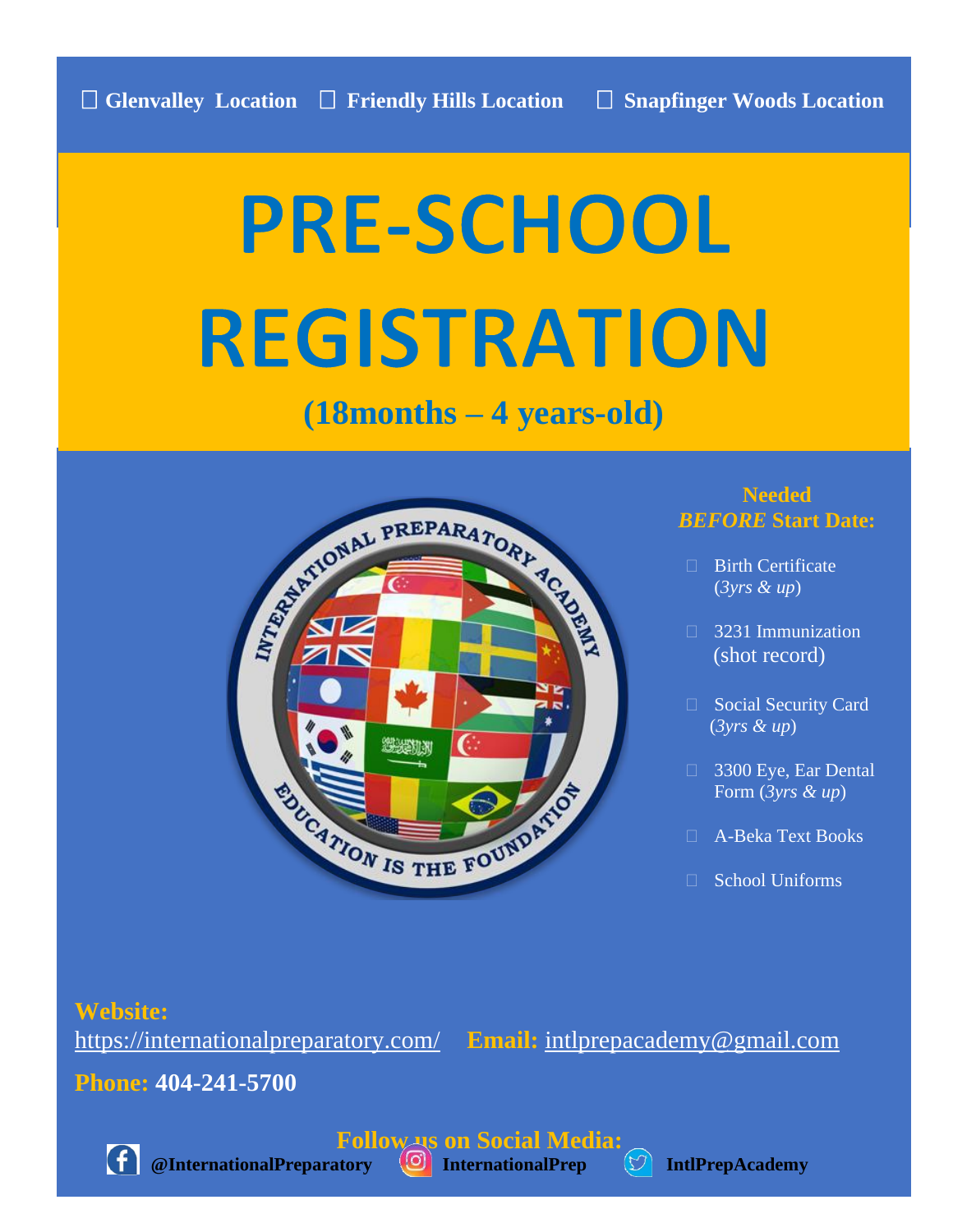Dear Parent,

Congratulations your child/ren is moving on to the next fundamental level in their growth here at International Preparatory Academy. We encourage you to take the time to consider a few essential matters that will aid in making this next step a successful one.

**First, Books**; whether your child is going to Toddler II, Private 3yr., Private 4yr. old, Kindergarten or First Grade, it is Imperative that you purchase the books that go along with that classroom's curriculum. Our Private Classrooms are on the A-Beka Curriculum. A-Beka is a Christian-Based Curriculum that has been around for over 35 years; it begins in preschool and continues all the way to college level.

In addition to Bible Time every morning where your child learns a weekly bible verse, A-Beka also focuses on a letter, number, shape and color per week. Other subjects include but are not limited to Health & Safety, Reading Readiness, Alphabet & Numbers, Math & Social Studies and Art. This curriculum is advanced and will give your child the head start they need to succeed not only here, in other public/private schools they continue on to once they've graduated. However, **it is not A-Beka if your child does not have the books**. 90% of the Curriculum comes from the books you purchase (see office for Prices) we do not make copies of pages out of our A-Beka Books. Therefore, your child will miss out on the class work, Art Activities, Homework and writing practice that is essential in completing his/her year successfully.

**Second, Attendance**; Now that you have the main tool (The Books), It is equally important that your child is here to benefit from it**. By coming to school daily and being on time (8:00am) you send the message verbally/nonverbally that school is important;** *equally as important as being on-time to your job*. By your child/ren grasping this concept early-on only enhances their success for years to come. This is the time for laying the foundation of a good student, a good citizen and responsible adult. This begins at home and spreads abroad. We appreciate you doing your part in making each school year a success. Please make sure you are signing your child/ren in/out in the Book and writing your FULL and LEGIBLE Signature Daily as this effects our records and continued eligibility to accept C.A.P.S.

**Third, Uniforms,** in all classes (18 **weeks and up), is Mandatory and will be strictly enforced**. Even a new student is expected from the date of enrollment to come in uniform. *If your child is found out of uniform the parent will be notified to either pick up their child or bring the correct uniform that day* (*See Parent Responsibilities the Parent Handbook*). Uniforms are to be worn Daily Mon.-Fri. with exception to spring, Thanksgiving and Christmas Breaks. Uniforms can be purchased at your center location only. Your child's shoes are hard bottom black or navy shoes. *NO TENNIS SHOES OF ANY COLOR.* 

At International Preparatory Academy we strive to set our students above the rest and give them the tools they need to grow and succeed in all that they strive to do. We thank you for doing your part in helping us do ours. We truly believe it takes a village to raise a child.

Thank You,

Your International Preparatory Management Team!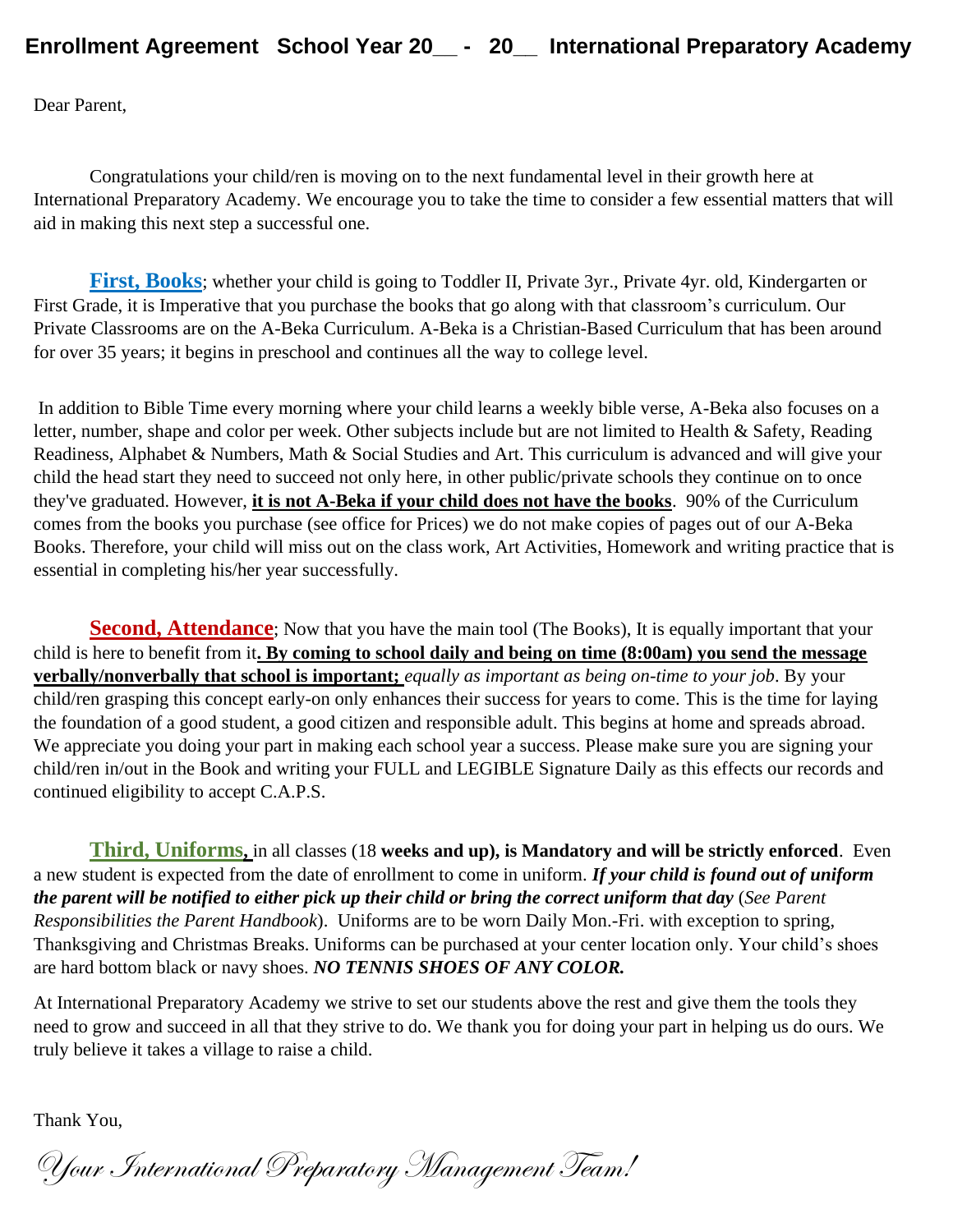| <b>Rate Agreement and Contract</b>                         |               |       |               | Enrollment Agreement School Year 20__ - 20__ International Preparatory Academy                                                                                                                                                                                                                                                               |                |                   |                |
|------------------------------------------------------------|---------------|-------|---------------|----------------------------------------------------------------------------------------------------------------------------------------------------------------------------------------------------------------------------------------------------------------------------------------------------------------------------------------------|----------------|-------------------|----------------|
| Child's name                                               |               |       |               |                                                                                                                                                                                                                                                                                                                                              |                | <b>Birth date</b> |                |
| <b>Hours of Operation</b>                                  |               |       |               |                                                                                                                                                                                                                                                                                                                                              |                |                   |                |
| because of center closures.                                |               |       |               | Regular operating hours are 7am - 6pm except closings for various holidays, Early Releases, and inclement weather as<br>described in the Family Handbook. Please consult the current calendar for holidays. There will not be any reduction in tuition                                                                                       |                |                   |                |
|                                                            |               |       |               | The procedure to notify families should severe weather or other conditions prevent the program from opening on time or at<br>all will be announced on Local News and/or Through Batch Text Message.                                                                                                                                          |                |                   |                |
|                                                            |               |       |               | Please be sure to INCLUDE Updated Cellphone Number AND Cellphone Carrier (i.e. Sprint) to be included in Text<br>Message Notifications. If it becomes necessary to close early, we will contact you or someone listed in the Emergency<br>Contact and Release, and it will be your responsibility to arrange for your child's early pick up. |                |                   |                |
| <b>Scheduled Attendance</b>                                |               |       |               |                                                                                                                                                                                                                                                                                                                                              |                |                   |                |
| Day of week                                                | Start<br>time | AM/PM | End time      | The days and hours that I wish to contract for childcare are as follows: CARE MAY NOT EXCEED 10HRS PER DAY<br>AM/PM                                                                                                                                                                                                                          | Comments       |                   |                |
| Monday<br>Tuesday<br>Wednesday<br>Thursday<br>Friday       |               |       |               |                                                                                                                                                                                                                                                                                                                                              |                |                   |                |
| I would prefer to make tuition<br>payments on a            |               |       | $\Box$ weekly | $\Box$ bi-weekly                                                                                                                                                                                                                                                                                                                             | $\Box$ monthly | basis.            |                |
|                                                            |               |       |               | <b>Fee Policy</b> (to be completed by staff; reviewed and initialed by the parent/guardian/sponsor after completion)                                                                                                                                                                                                                         |                |                   |                |
|                                                            |               |       |               | - I Understand that Before Starting, Your Tuition & Registration Fees will<br>be due no later than the Friday Before your child Begins Care                                                                                                                                                                                                  |                |                   | <b>Initial</b> |
|                                                            |               |       |               | - I understand that I pay a weekly tuition, which means even if my child ONLY comes one day, I am still responsible for the <i>entire</i><br>weekly tuition cost. Including, but not limed to days in which the center is closed.                                                                                                            |                |                   |                |
|                                                            |               |       |               | - Tuition is not subject to discounts for holidays, emergency closures (i.e., weather or pandemic), or absence other than<br>hospitalization, or absence at the request of a doctor (a written doctor's note is required to receive credit).                                                                                                 |                |                   |                |
|                                                            |               |       |               | - I understand that if payment is not received by Sunday 11:59pm My Child Will Not Receive Care for the Upcoming Week.                                                                                                                                                                                                                       |                |                   |                |
| - I Understand that the Cut-off Time for Drop off is 9am.  |               |       |               | - I agree to pay the full tuition in advance of services rendered.                                                                                                                                                                                                                                                                           |                |                   |                |
|                                                            |               |       |               | - A late fee of \$25 is due if tuition is not received by Wed. 12:01am.                                                                                                                                                                                                                                                                      |                |                   |                |
| - A non-refundable registration fee of \$85 is due yearly. |               |       |               |                                                                                                                                                                                                                                                                                                                                              |                |                   |                |

- **A late pick up fee of \$1 per minute per child is due if my child is not picked up before closing.** - **I agree that 1 hour after closing if my child is not picked up I.P.A. can call DFACS to Pick up.** 

- **Accounts two weeks in arrears may result in IMMEDIATE Interruption of service.**

- **My child may have the opportunity to participate in a special program or field trip that may have an additional fee due before the day of the event. A specific permission slip may be required.**
- *I understand that all tuition payments Must be made on <https://www.myprocare.com/>*
- **I understand that A Two (2) week written notice is required for any child being withdrawn from the program.**
- **I understand that a receipt for income tax purposes will ONLY be provided through**  *[https://www.myprocare.com/.](https://www.myprocare.com/)*
- **I Agree once my child is enrolled, I Will Only Contact the School Using the Direct Number(s):**  *Glenvalley 404-289-8666//Friendly Hills 770-981-1115//Snapfinger 404-288-7992*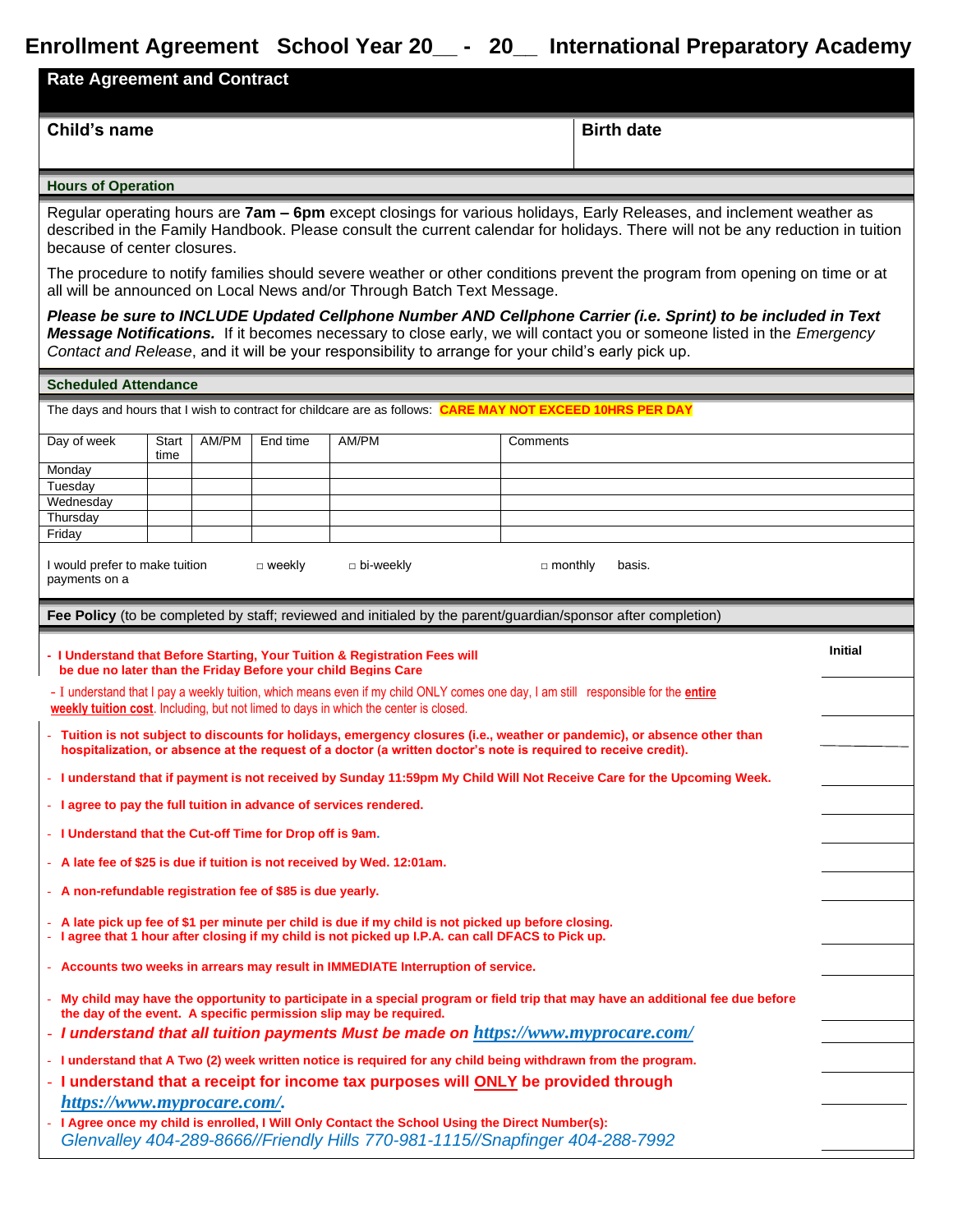#### *Completion of this agreement is required for enrollment. This form will enable us to better understand your child and meet his/her needs. Much of the information requested is necessary to comply with state childcare licensing regulations.*

#### **DO NOT LEAVE ANY AREA BLANK. Please write legibly.**

| <b>Enrollment Information</b>                                                          |                                                                                                                                                                                                                               |                         |                          |            |                             |                                             |                     |  |  |  |  |
|----------------------------------------------------------------------------------------|-------------------------------------------------------------------------------------------------------------------------------------------------------------------------------------------------------------------------------|-------------------------|--------------------------|------------|-----------------------------|---------------------------------------------|---------------------|--|--|--|--|
| <b>Child's Information</b><br>(Please attach a copy of your child's Birth Certificate) |                                                                                                                                                                                                                               |                         |                          |            |                             |                                             |                     |  |  |  |  |
| Child's first name                                                                     |                                                                                                                                                                                                                               | Child's middle name     | Child's last name        |            |                             | Child's Social Security #:                  |                     |  |  |  |  |
| D.O.B.<br>Age                                                                          |                                                                                                                                                                                                                               | Sex                     | Child's primary language |            |                             | Parent/guardian/sponsor primary<br>language |                     |  |  |  |  |
| Child's home address                                                                   |                                                                                                                                                                                                                               |                         | City                     |            |                             | <b>State</b>                                | Zip                 |  |  |  |  |
| <b>Family Information</b>                                                              |                                                                                                                                                                                                                               |                         |                          |            |                             |                                             |                     |  |  |  |  |
| <b>Parent/Guardian/Sponsor</b>                                                         |                                                                                                                                                                                                                               | Relationship to child   |                          | Cell phone |                             |                                             | Cell Phone Carrier: |  |  |  |  |
| <b>Email</b>                                                                           |                                                                                                                                                                                                                               |                         |                          |            |                             |                                             |                     |  |  |  |  |
| Home address if different from above <i>(if not write SAME)</i>                        |                                                                                                                                                                                                                               |                         | City                     |            |                             | <b>State</b>                                | Zip                 |  |  |  |  |
| Employer:                                                                              |                                                                                                                                                                                                                               | <b>Employer Address</b> |                          |            | <b>City</b><br><b>State</b> | Zip                                         | <b>Work Phone</b>   |  |  |  |  |
| <b>Other Parent/Guardian/Sponsor</b>                                                   |                                                                                                                                                                                                                               | Relationship to Child   |                          | Cell Phone |                             | Email:                                      |                     |  |  |  |  |
|                                                                                        |                                                                                                                                                                                                                               |                         |                          |            |                             |                                             |                     |  |  |  |  |
| Home address if different from above (if not write SAME)                               |                                                                                                                                                                                                                               |                         |                          |            | <b>State</b>                | Zip                                         |                     |  |  |  |  |
| <b>Address</b><br><b>Employer</b>                                                      |                                                                                                                                                                                                                               |                         |                          |            |                             |                                             | <b>Work phone</b>   |  |  |  |  |
|                                                                                        | Child Release Authorization (Do not include parents/guardians/sponsors)<br>For the safety of your child, we request all authorized pick-up persons with whom staff is not familiar provide a photo ID at the time of pick up. |                         |                          |            |                             |                                             |                     |  |  |  |  |
| Person #1                                                                              |                                                                                                                                                                                                                               |                         |                          | Home phone |                             |                                             |                     |  |  |  |  |
| Name                                                                                   |                                                                                                                                                                                                                               | Relationship to child   |                          |            |                             | Cell phone                                  |                     |  |  |  |  |
| Home address                                                                           |                                                                                                                                                                                                                               |                         | City                     |            |                             | <b>State</b><br>Zip                         |                     |  |  |  |  |
| Email                                                                                  |                                                                                                                                                                                                                               |                         |                          |            |                             | <b>Work Phone</b>                           |                     |  |  |  |  |
| Employer                                                                               | Employer address                                                                                                                                                                                                              |                         | City<br>Zip<br>State     |            |                             |                                             |                     |  |  |  |  |
| Person #2                                                                              |                                                                                                                                                                                                                               |                         |                          |            |                             |                                             |                     |  |  |  |  |
| Name                                                                                   |                                                                                                                                                                                                                               | Relationship to child   |                          | Home phone |                             | Cell phone                                  |                     |  |  |  |  |
| Home address                                                                           |                                                                                                                                                                                                                               |                         | City                     |            |                             | Zip<br><b>State</b>                         |                     |  |  |  |  |
| Email                                                                                  |                                                                                                                                                                                                                               |                         |                          | Work Phone |                             |                                             |                     |  |  |  |  |
| Employer address<br>Employer                                                           |                                                                                                                                                                                                                               |                         | City                     |            |                             | Zip<br>State                                |                     |  |  |  |  |
| Person #3                                                                              |                                                                                                                                                                                                                               |                         |                          |            |                             |                                             |                     |  |  |  |  |
| Relationship to child<br>Name                                                          |                                                                                                                                                                                                                               |                         | Home phone               |            | Cell phone                  |                                             |                     |  |  |  |  |
| Home address                                                                           |                                                                                                                                                                                                                               | City                    |                          |            | Zip<br><b>State</b>         |                                             |                     |  |  |  |  |
| Email                                                                                  |                                                                                                                                                                                                                               |                         |                          |            |                             | Work Phone                                  |                     |  |  |  |  |
| Employer                                                                               | Employer address                                                                                                                                                                                                              |                         |                          | City       |                             | State                                       | Zip                 |  |  |  |  |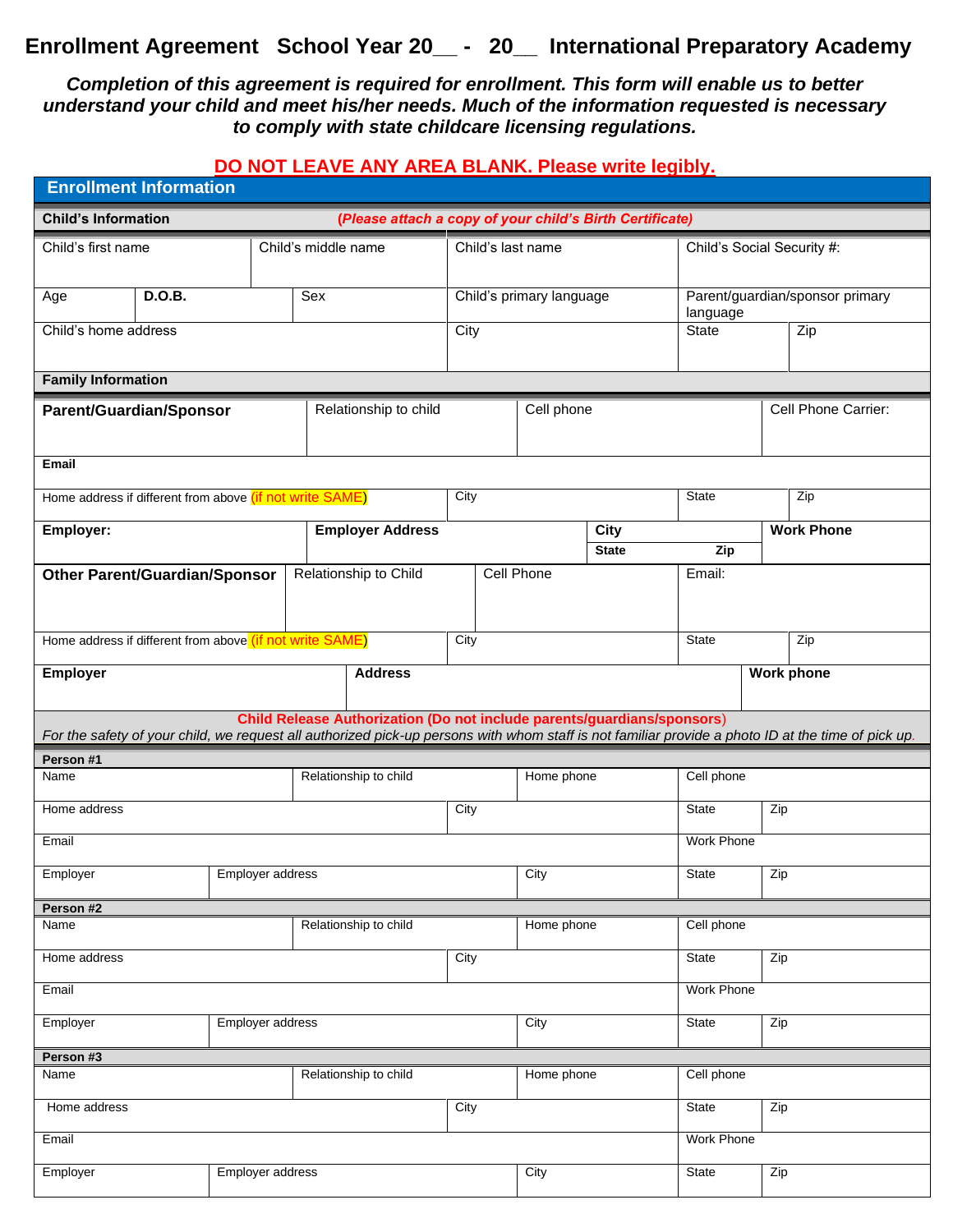The persons designated in this section will be contacted by us if you cannot be reached in the event of a medical or other emergency. Our staff will only release your child to you or to those persons listed above. If you want a person who is not identified above to pick up your child, you must notify our staff in advance, in writing. Your child will not be released without prior authorization.

| <b>Other Agreements</b>                                                                                                                                                                                                                                                                                                                                   |                |  |  |  |  |  |  |  |
|-----------------------------------------------------------------------------------------------------------------------------------------------------------------------------------------------------------------------------------------------------------------------------------------------------------------------------------------------------------|----------------|--|--|--|--|--|--|--|
| Private Employment Acknowledgement and Release                                                                                                                                                                                                                                                                                                            |                |  |  |  |  |  |  |  |
| Any arrangement/employment between me and staff of this center (i.e., babysitting), outside of the programs and services offered by this<br>center, is an individual endeavor and private matter not connected to or sanctioned by this center. This center shall remain harmless from<br>any such arrangement.                                           | Initial        |  |  |  |  |  |  |  |
| <b>Media Release</b>                                                                                                                                                                                                                                                                                                                                      |                |  |  |  |  |  |  |  |
| Occasionally, photos will be taken of the children at the center for use within the center or on our website and/or newsletters and other<br>marketing endevors Please indicate that you authorize the use and reproduction of photographs of your child in conjunction with the<br>program.                                                              | <b>Initial</b> |  |  |  |  |  |  |  |
| <b>Walking Excursions</b>                                                                                                                                                                                                                                                                                                                                 |                |  |  |  |  |  |  |  |
| I give my permission for my child to participate in supervised walking excursions near and around the center.                                                                                                                                                                                                                                             | Initia         |  |  |  |  |  |  |  |
| <b>Extra-Curricular Activities in the Arts</b>                                                                                                                                                                                                                                                                                                            |                |  |  |  |  |  |  |  |
| I understand and agree that Classes in Art, Karate, Dance, Foreign Language and Music are Privilege's that are offered to Full Time Students at<br>International Preparatory which can be taken suspended upon repeated behavioral issues or outstanding balance/s.                                                                                       | Initia         |  |  |  |  |  |  |  |
| I understand and agree that I will not hold International Preparatory Liable for any injury(ies) sustained in the Extra-Curricular Activities.                                                                                                                                                                                                            |                |  |  |  |  |  |  |  |
| I understand and agree that I give consent for my child to participate in Extra-Curricular Classes for Art, Karate, Dance, Foreign Language and Musie                                                                                                                                                                                                     |                |  |  |  |  |  |  |  |
| <b>Handbook Acknowledgement</b>                                                                                                                                                                                                                                                                                                                           |                |  |  |  |  |  |  |  |
| I understand and agree that it is my responsibility to read and familiarize myself with policies and procedures outlined in the Family Handbook and<br>agree to abide by them.                                                                                                                                                                            | Initia         |  |  |  |  |  |  |  |
| I understand that it is my responsibility to go directly to management with any questions I may have regarding the policies and procedures and<br>information contained in this Enrollment Agreement.                                                                                                                                                     |                |  |  |  |  |  |  |  |
| Information contained in the Family Handbook may be subject to change.                                                                                                                                                                                                                                                                                    |                |  |  |  |  |  |  |  |
| I understand that a copy of the handbook is available to view online at www.internationalpreparatory.com and in my email.                                                                                                                                                                                                                                 |                |  |  |  |  |  |  |  |
| <b>Emergency Medical Authorization &amp; Consent</b>                                                                                                                                                                                                                                                                                                      |                |  |  |  |  |  |  |  |
| Medical facility the Friendly Hills & Snap finger Woods<br><b>Medical facility the Glenvalley Center Uses:</b><br><b>Center Uses:</b><br><b>Emory Decatur Hospital</b><br><b>Emory Decatur Hospital</b><br>2701 N Decatur Rd,<br>2801 Dekalb Medical Parkway<br>Decatur, GA 30033<br>Lithonia, GA 30058<br>Phone: (404) 501-1000<br>Phone: (404) 501-8000 |                |  |  |  |  |  |  |  |
| 1. Does your child require one-to-one care/supervision on a regular basis for a significant period?<br>□ No □ Yes Explain                                                                                                                                                                                                                                 |                |  |  |  |  |  |  |  |
| 2. Is your child able to fully participate in all activities? $\Box$ Yes $\Box$ No Explain                                                                                                                                                                                                                                                                |                |  |  |  |  |  |  |  |
| 3. Does your child have any physical restrictions? $\Box$ No $\Box$ Yes Explain                                                                                                                                                                                                                                                                           |                |  |  |  |  |  |  |  |
| 4. Does your child function at the level of other children in his/her age group? $\Box$ Yes $\Box$ No Explain                                                                                                                                                                                                                                             |                |  |  |  |  |  |  |  |
| 5. Is your child able to walk $\Box$ Yes $\Box$ No                                                                                                                                                                                                                                                                                                        |                |  |  |  |  |  |  |  |
|                                                                                                                                                                                                                                                                                                                                                           |                |  |  |  |  |  |  |  |
| 6. Can your child communicate his/her needs? $\Box$ Yes $\Box$ No                                                                                                                                                                                                                                                                                         |                |  |  |  |  |  |  |  |
| 7. Does your child need assistance at mealtime? $\Box$ No $\Box$ Yes Explain                                                                                                                                                                                                                                                                              |                |  |  |  |  |  |  |  |
|                                                                                                                                                                                                                                                                                                                                                           |                |  |  |  |  |  |  |  |
| 8. Is your child toilet trained? $\Box$ No $\Box$ Yes<br>9 Does your child use any special equipment, such as breathing machine, wheelchair, hearing aid, braces, glasses etc.? □ No □ Yes Explain                                                                                                                                                        |                |  |  |  |  |  |  |  |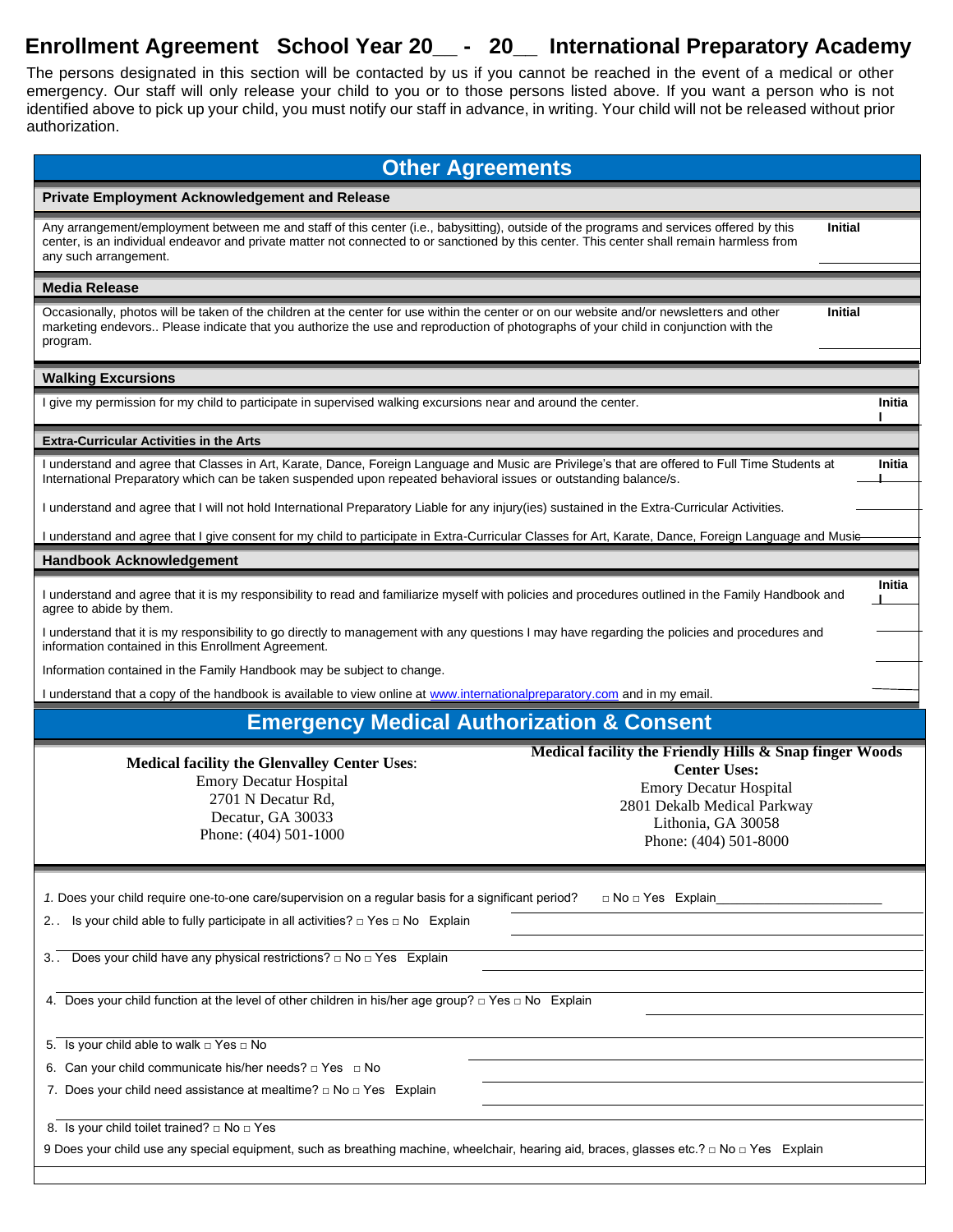| <b>Medical Information</b> |                                                                                                                                                                                                                                                                                                                                          |          |         |            |                                                                                         |  |           |                       |                         |                |  |  |
|----------------------------|------------------------------------------------------------------------------------------------------------------------------------------------------------------------------------------------------------------------------------------------------------------------------------------------------------------------------------------|----------|---------|------------|-----------------------------------------------------------------------------------------|--|-----------|-----------------------|-------------------------|----------------|--|--|
| Child's name               |                                                                                                                                                                                                                                                                                                                                          |          |         | Birth date | Height                                                                                  |  | Weight    | Hair color            | Eye color               |                |  |  |
| Phone<br>Child's Doctor    |                                                                                                                                                                                                                                                                                                                                          |          |         |            |                                                                                         |  |           | Special Medical Need: |                         |                |  |  |
|                            | Name of Medical Provider (Facility)                                                                                                                                                                                                                                                                                                      |          | Address |            |                                                                                         |  | State/Zip |                       |                         |                |  |  |
|                            | Allergies (please list)                                                                                                                                                                                                                                                                                                                  |          |         |            | Please attach care instructions from your physician for any life-threatening allergies. |  |           |                       |                         |                |  |  |
|                            | <b>Medication Allergies</b>                                                                                                                                                                                                                                                                                                              | Reaction |         |            | <b>Food Allergies</b>                                                                   |  |           | Reaction              |                         |                |  |  |
|                            | <b>Bee Stings</b> Allergies                                                                                                                                                                                                                                                                                                              | Reaction |         |            | <b>Respiratory Allergies</b>                                                            |  |           | Reaction              |                         |                |  |  |
|                            | <b>Other Allergies</b>                                                                                                                                                                                                                                                                                                                   | Reaction |         |            | Are any of these allergies life-<br>threatening?                                        |  |           |                       | $\Box$ Yes<br>$\Box$ No |                |  |  |
|                            | <b>Additional Medical Policies</b>                                                                                                                                                                                                                                                                                                       |          |         |            |                                                                                         |  |           |                       |                         |                |  |  |
|                            | 1. Prior to enrollment, I must provide the center with updated medical and immunization information for my child. This information is to be kept<br>current and updated in accordance with state childcare regulations.                                                                                                                  |          |         |            |                                                                                         |  |           |                       |                         | <b>Initial</b> |  |  |
| 2.                         | I agree to provide information to the childcare center about my child's conditions, illnesses, allergies, or other needs.                                                                                                                                                                                                                |          |         |            |                                                                                         |  |           |                       |                         |                |  |  |
| З.                         | agree to provide an updated 3300 (Eye, Ear, Dental, Nutrition) Form for my child that is 4yrs on or before Sept. 1 <sup>st</sup> of this year.                                                                                                                                                                                           |          |         |            |                                                                                         |  |           |                       |                         |                |  |  |
| 4.                         | If my child becomes ill with a reportable contagious disease, I understand that he/she will not be able to return until I bring in a physician's<br>note stating that he/she is no longer contagious.                                                                                                                                    |          |         |            |                                                                                         |  |           |                       |                         |                |  |  |
| 5.                         | If my child becomes ill during his/her time at the childcare center, the staff will contact me to pick up my child. I will arrange for pick up as<br>soon as possible and no later than 1 hours after being contacted. If I cannot be reached, the staff will contact those listed in the Child<br><b>Emergency Contact and Release.</b> |          |         |            |                                                                                         |  |           |                       |                         |                |  |  |
| 6.                         | I understand and agree that International Preparatory will not administer medication more than ONCE per day, and a Medical Form MUST<br>be filled out weekly to Administer.                                                                                                                                                              |          |         |            |                                                                                         |  |           |                       |                         |                |  |  |
| 7.                         | In case of a medical emergency, the staff will attempt to contact me, those listed in the Child Emergency Contact and Release, and lastly my<br>physician.                                                                                                                                                                               |          |         |            |                                                                                         |  |           |                       |                         |                |  |  |
| 8.                         | In case of a medical emergency, I agree that my child may receive first aid and/or CPR.                                                                                                                                                                                                                                                  |          |         |            |                                                                                         |  |           |                       |                         |                |  |  |
|                            |                                                                                                                                                                                                                                                                                                                                          |          |         |            | <b>Additional Transportation Policies</b>                                               |  |           |                       |                         |                |  |  |
| 1.                         | I understand and agree that International Preparatory Academy reserves the right not to sound the horn.                                                                                                                                                                                                                                  |          |         |            |                                                                                         |  |           |                       |                         | <b>Initial</b> |  |  |
| 2.                         | I understand and agree that International Preparatory Academy expects the child to be ready when the bus arrives.                                                                                                                                                                                                                        |          |         |            |                                                                                         |  |           |                       |                         |                |  |  |
| 3.                         | I understand and agree that if my child is brought back to the Center because no one came to receive my child, my child must be<br>picked up before 6:00 P.M. If this happens twice within 30 days, my transportation will be suspended.                                                                                                 |          |         |            |                                                                                         |  |           |                       |                         |                |  |  |
| 4.                         | I understand and agree that if your child will not ride the bus, it is MY duty, to notify the Director before the scheduled bus drop<br>off time.                                                                                                                                                                                        |          |         |            |                                                                                         |  |           |                       |                         |                |  |  |
| 5.                         | I understand and agree that if my child gets a written Reprimand for on the Bus Conduct, he/she can be suspended from All<br>Transportation.                                                                                                                                                                                             |          |         |            |                                                                                         |  |           |                       |                         |                |  |  |
| 6.                         | I understand and agree that if my child(ren) are not in the receiving area of the school upon pull off International Preparatory will<br>not return for pickup.                                                                                                                                                                          |          |         |            |                                                                                         |  |           |                       |                         |                |  |  |
| 7.                         | I understand and agree that I have read and understand all transportation agreements in the Parent Handbook in addition to this<br>Agreement.                                                                                                                                                                                            |          |         |            |                                                                                         |  |           |                       |                         |                |  |  |
| 8.                         | I understand that it is my responsibility to go directly to management with any questions I may have regarding the policies and<br>procedures and information contained in this Enrollment Agreement.                                                                                                                                    |          |         |            |                                                                                         |  |           |                       |                         |                |  |  |
| 9.                         | I understand and agree that International Preparatory WILL NOT Provide Transportation for School Age Children Staying for<br>After School Activities                                                                                                                                                                                     |          |         |            |                                                                                         |  |           |                       |                         |                |  |  |